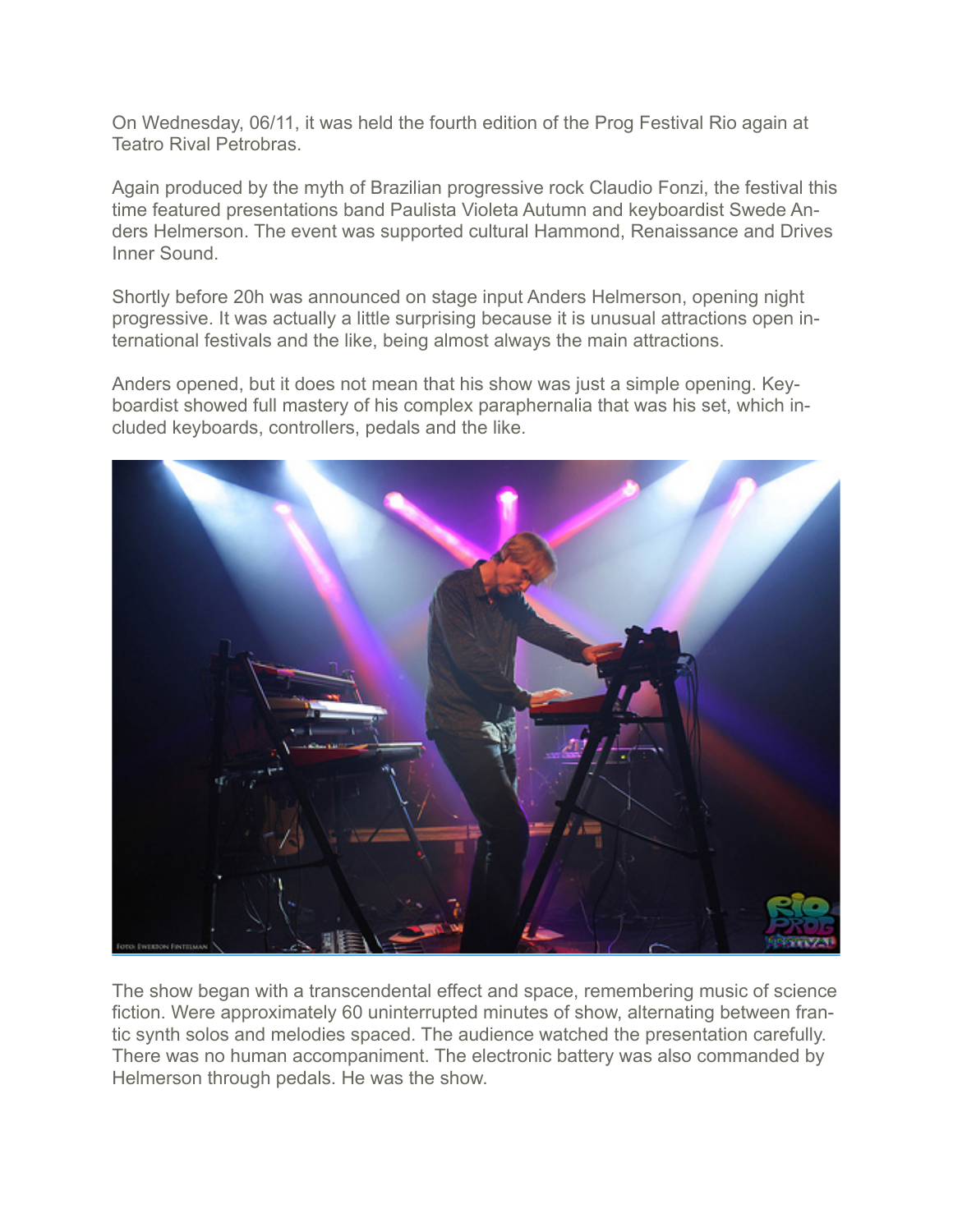Anders, despite the psychedelic solos, went silent and went silent. With an air enigmatic keyboardist did not utter a word throughout the show, but his hands speak for themselves and the show ended to applause from the audience.

During breaks the sales stand CD Discs of Renaissance was successful. Behind the counter was very humorous Sandro sales, besides giving great tips bond buyers. The stand had to the rarity of the first album Violeta Autumn CD. The album, out of print, was soon sold to a lucky even before the show started. The new album was also for sale.



It was almost 21h when the band Violet Autumn took the stage. The attentive audience was already busy with the first guitar solos Golfetti talented Fabio, who is also guitarist Franco-Australian Gong and experimental sound of the Invisible Opera Company of Tibet. The show included releases new album, through music albums consecrated as Volume 7, even for music anthology from the first album.

The show ended about 22:30, under loud applause from the audience rapt with another edition of Success River Festival Prog.

For lovers of progressive rock, the same Teatro Rival Petrobras, will be on 25/11 only a presentation of the Bulldog Classic Rock band, playing the classic album 'The Dark Side of the Moon' Pink Floyd. The presentation is part of the Rio Cover Festival. Tickets cost between R \$ 30 and R \$ 60 and can be purchased at the box office of the theater.